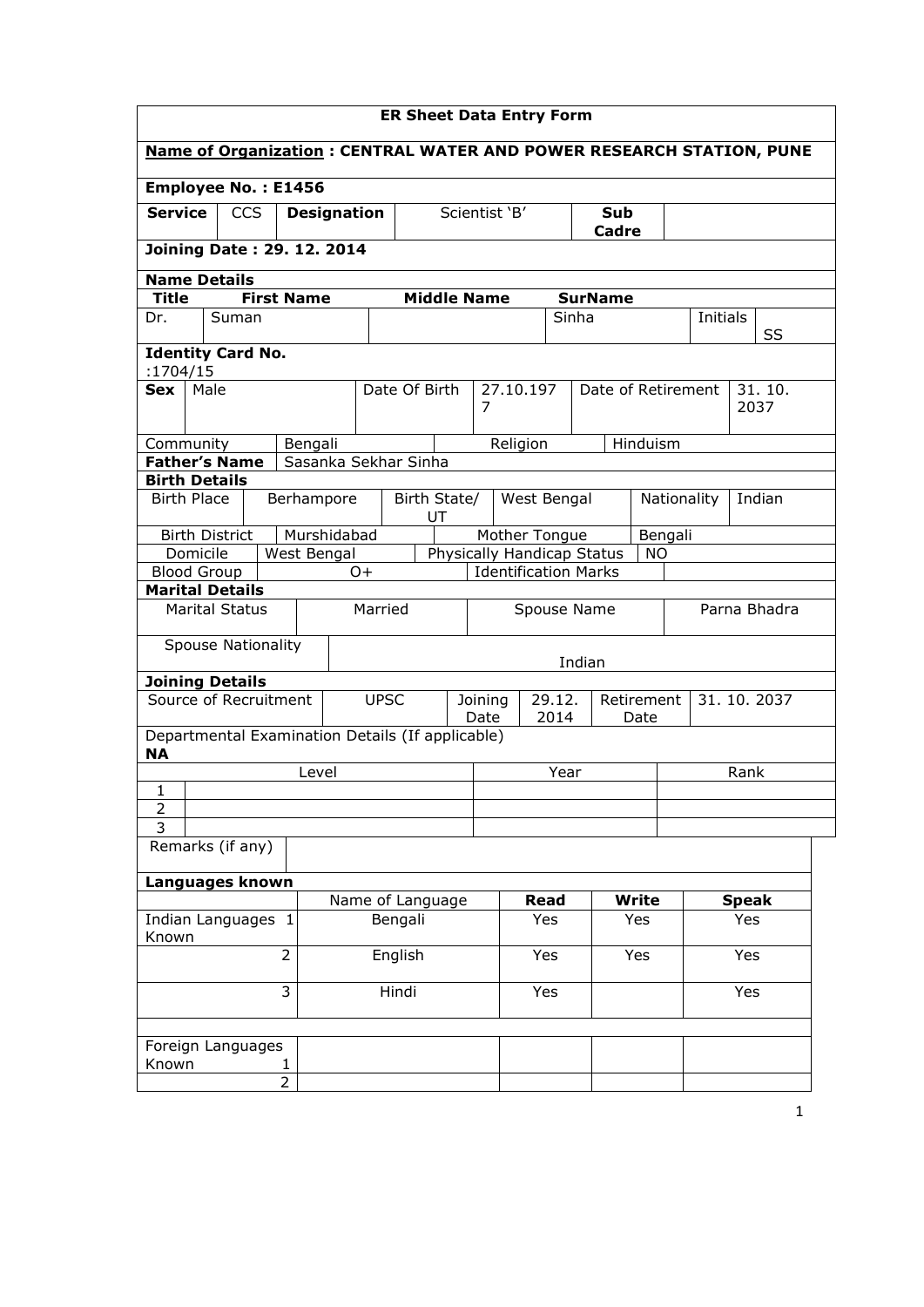# Details of deputation (if applicable) NA

| Name of the Office | Post held at that<br>time in parent office | Name of post<br>(selected for<br>deputation |       | Period of deputation |
|--------------------|--------------------------------------------|---------------------------------------------|-------|----------------------|
|                    |                                            |                                             | Since | From                 |
|                    |                                            |                                             |       |                      |

## Details of Foreign Visit

| SI. | Place of Visit | Date of    | Post held at | Whether it  | Details of visit |
|-----|----------------|------------|--------------|-------------|------------------|
| No. |                | visit      | that time    | is a        |                  |
|     |                |            |              | personal    |                  |
|     |                |            |              | or official |                  |
|     |                |            |              | visit       |                  |
| 1.  | P. R. China    | 01.03.2008 | Senior       | Official    | To attend a      |
|     |                |            | Research     |             | Summer           |
|     |                |            | Fellow       |             | School on        |
|     |                |            |              |             | Statistical      |
|     |                |            |              |             | Physics          |
| 2.  | Germany        | 27.08.2012 | Postdoctoral | Official    | Invited for an   |
|     |                |            | Fellow       |             | academic visit   |

## Transfer/Posting Detail (if applicable) NA

| Place | Period of posting |      |  |  |  |  |  |  |
|-------|-------------------|------|--|--|--|--|--|--|
|       | Since             | From |  |  |  |  |  |  |
|       |                   |      |  |  |  |  |  |  |
|       |                   |      |  |  |  |  |  |  |
|       |                   |      |  |  |  |  |  |  |
|       |                   |      |  |  |  |  |  |  |
|       |                   |      |  |  |  |  |  |  |

| Qualification |     | Discipline          |     |               | Qualification (Use extra photocopy sheets for multi qualifications, experience, training, awards details)<br>Specialization 1 |                  |  |  |
|---------------|-----|---------------------|-----|---------------|-------------------------------------------------------------------------------------------------------------------------------|------------------|--|--|
| <b>PhD</b>    |     | Physics             |     |               | <b>Statistical Physics</b>                                                                                                    |                  |  |  |
| Year          |     | Division            |     | CGPA/ % Marks |                                                                                                                               | Specialization 2 |  |  |
| 2010          | NA. |                     | NA. |               | Soft Condensed Matter<br>Physics                                                                                              |                  |  |  |
| Institution   |     | University          |     | Place         |                                                                                                                               | Country          |  |  |
|               |     | Jadavpur University |     | Kolkata       |                                                                                                                               | India            |  |  |
|               |     |                     |     |               |                                                                                                                               |                  |  |  |
|               |     |                     |     |               |                                                                                                                               |                  |  |  |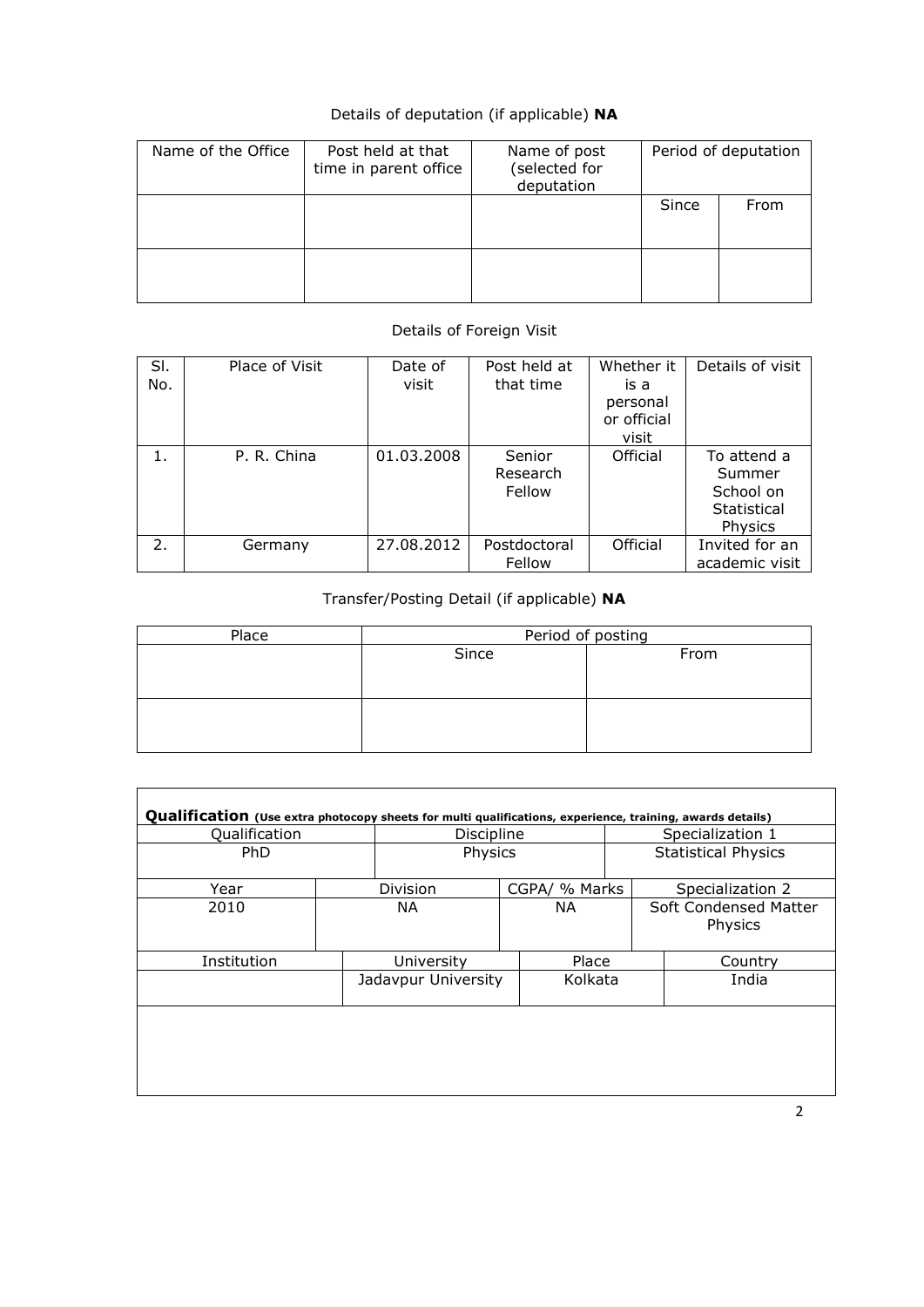| <b>Experience</b>    |                                                                                               |                   |                       |                      |                         |                                                                   |                               |                         |      |  |                                                                                        |  |
|----------------------|-----------------------------------------------------------------------------------------------|-------------------|-----------------------|----------------------|-------------------------|-------------------------------------------------------------------|-------------------------------|-------------------------|------|--|----------------------------------------------------------------------------------------|--|
|                      | Type of Posting                                                                               |                   |                       |                      |                         |                                                                   |                               | Level                   |      |  |                                                                                        |  |
|                      |                                                                                               | Permanent         |                       |                      |                         |                                                                   |                               |                         |      |  |                                                                                        |  |
| Designation          |                                                                                               |                   |                       |                      |                         |                                                                   |                               | <b>Present Position</b> |      |  |                                                                                        |  |
| Scientist 'B'        |                                                                                               |                   |                       |                      |                         |                                                                   |                               |                         |      |  |                                                                                        |  |
|                      |                                                                                               | Ministry          |                       |                      | Department              |                                                                   |                               |                         |      |  |                                                                                        |  |
|                      | Ministry of Water Resources, RD &                                                             |                   |                       |                      |                         |                                                                   | <b>Engineering Seismology</b> |                         |      |  |                                                                                        |  |
|                      |                                                                                               | GR.               |                       |                      |                         |                                                                   |                               |                         |      |  |                                                                                        |  |
|                      |                                                                                               | Office            |                       |                      |                         |                                                                   |                               | Place                   |      |  |                                                                                        |  |
|                      | Central Water & Power Research                                                                |                   |                       |                      |                         |                                                                   |                               | Pune                    |      |  |                                                                                        |  |
|                      |                                                                                               | Station           |                       |                      |                         |                                                                   |                               |                         |      |  |                                                                                        |  |
|                      | <b>Experience Subject</b>                                                                     |                   |                       |                      |                         |                                                                   |                               | Period of Posting       |      |  |                                                                                        |  |
|                      | Major                                                                                         |                   |                       |                      |                         | Minor                                                             |                               |                         | From |  | To                                                                                     |  |
|                      | Micro earthquake studies                                                                      |                   |                       |                      |                         |                                                                   |                               | 29.12.2014              |      |  | Till date                                                                              |  |
|                      | Note:-Refer the Annexure to fill above Major, Minor Subjects and below given training subject |                   |                       |                      |                         |                                                                   |                               |                         |      |  |                                                                                        |  |
|                      | (minimum 1 week & above)                                                                      |                   |                       |                      |                         |                                                                   |                               |                         |      |  |                                                                                        |  |
| Training             |                                                                                               |                   |                       |                      |                         |                                                                   |                               |                         |      |  |                                                                                        |  |
| <b>Training Year</b> |                                                                                               |                   |                       | <b>Training Name</b> | <b>Training Subject</b> |                                                                   |                               |                         |      |  |                                                                                        |  |
|                      |                                                                                               |                   |                       |                      |                         |                                                                   |                               |                         |      |  |                                                                                        |  |
|                      | Level                                                                                         |                   | Institute Name, Place |                      |                         | Field Visit Country                                               |                               |                         |      |  | Field Visit Place (within India)                                                       |  |
|                      |                                                                                               |                   |                       |                      |                         |                                                                   |                               |                         |      |  |                                                                                        |  |
|                      | Sponsoring Authority                                                                          |                   |                       |                      | Period of Training      |                                                                   |                               | Duration                |      |  | Result                                                                                 |  |
|                      |                                                                                               |                   |                       | From                 |                         | To                                                                |                               | in Weeks)               |      |  | Qualified                                                                              |  |
|                      |                                                                                               |                   |                       |                      |                         |                                                                   |                               |                         |      |  | Not Qualified                                                                          |  |
|                      |                                                                                               |                   |                       |                      |                         | Awards/Publications See Annexure - I for publications and awards. |                               |                         |      |  |                                                                                        |  |
|                      |                                                                                               | Type of Activity: |                       |                      |                         |                                                                   | Academic                      |                         |      |  | Non Academic                                                                           |  |
| <b>Activity Area</b> |                                                                                               |                   |                       |                      |                         | <b>Activity Subject</b>                                           |                               |                         |      |  | <b>Activity Title</b>                                                                  |  |
|                      |                                                                                               |                   |                       |                      |                         |                                                                   |                               |                         |      |  |                                                                                        |  |
| Day                  |                                                                                               | Month             |                       | Year                 |                         |                                                                   | Activity                      |                         |      |  | Level                                                                                  |  |
|                      |                                                                                               |                   |                       |                      |                         |                                                                   | <b>Description/Remarks</b>    |                         |      |  |                                                                                        |  |
|                      |                                                                                               |                   |                       |                      |                         |                                                                   |                               |                         |      |  |                                                                                        |  |
|                      |                                                                                               |                   |                       |                      |                         |                                                                   |                               |                         |      |  | Note: (i) Concerned CCS Officer is responsible for the correctness of information sent |  |

Note: (i) Concerned CCS Officer is responsible for the correctness of information sent through ER Sheet proforma.

(ii) Subject to verification by the concerned administrative authorities.

Date : 24. 06. 2015 Place : Pune

Information checked and verified – by Signature of Officer

| Section   | Ministry/  |                   |  |
|-----------|------------|-------------------|--|
| Officer   | Department |                   |  |
| E-mail id | Room NO.   | Building<br>Name: |  |
| Phone NO. | Wing No.   |                   |  |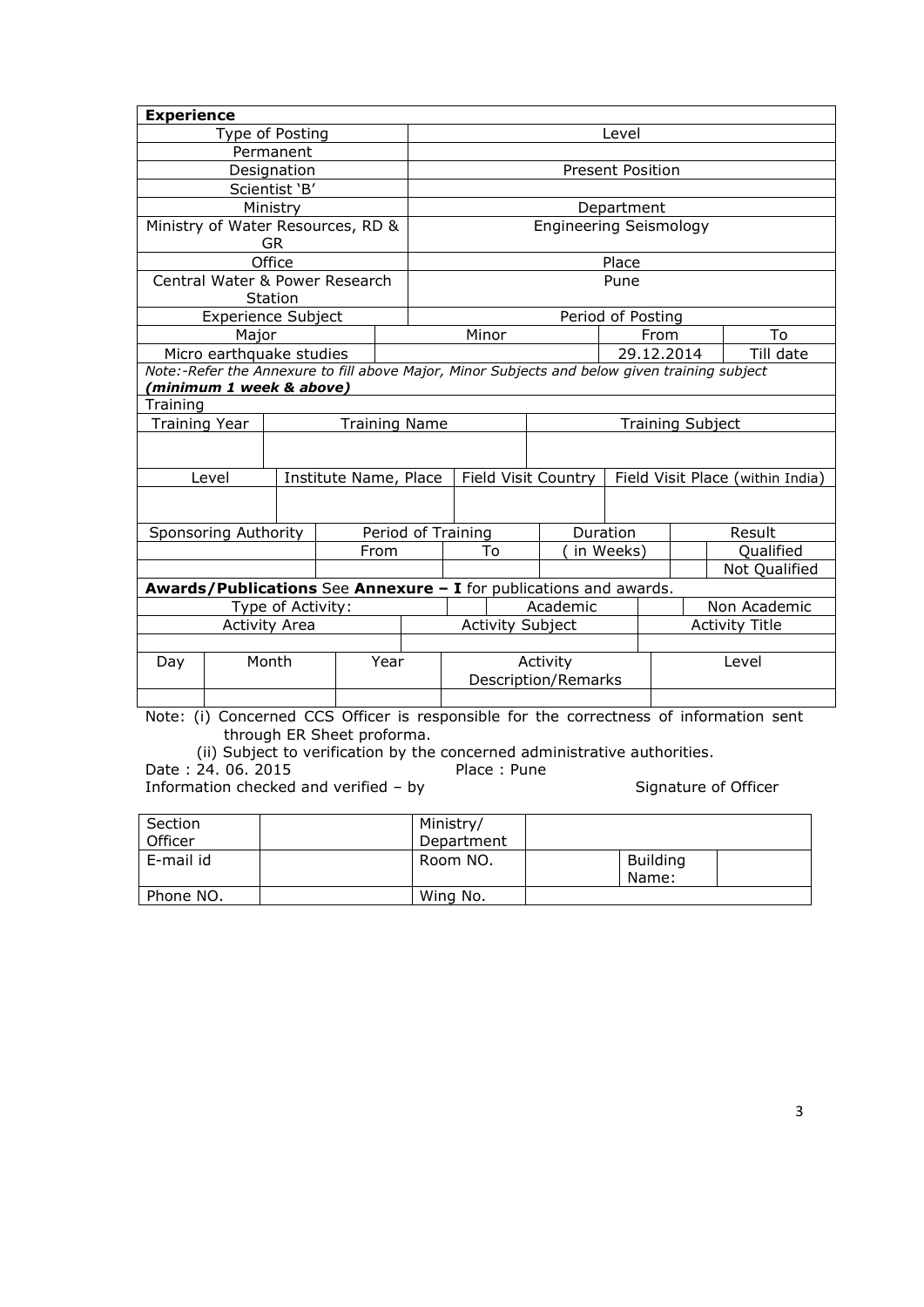#### ANNEXURE - I

#### PUBLICATIONS OF DR. SUMAN SINHA

**JOURNALS** 

9. Title: Characterization of kinetic coarsening in a random-field Ising model Author(s): Pradipta Kumar Mandal and Suman Sinha Published in Phys. Rev. E 89, 042144 (2014)

8. Title: *Opinion dynamics model with weighted influence : Exit probability and dynamics* Author(s): Soham Biswas, Suman Sinha and Parongama Sen Published in Phys. Rev. E 88, 022152 (2013)

7. Title: *Extending multiple histogram reweighting to a continuous lattice spin system exhibiting a first-order phase transition* Author(s): Suman Sinha Published in Phys. Rev. E 87, 054102 (2013)

6. Title: *Dynamical Properties of Random Field Ising Model* Author(s): Suman Sinha and Pradipta Kumar Mandal Published in Phys. Rev. E 87, 022121 (2013)

5. Title: *Performance of Wang-Landau algorithm in lattice model of liquid crystals* Author(s): Suman Sinha Published in Computer Physics Communications 183, 2616 (2012)

4. Title: *Non universal behavior of the helicity modulus in a dense-defect system* Author(s): Suman Sinha Published in Phys. Rev. E 84, 010102(R) (2011)

3. Title: *Role of topological defects in the phase transition of a modified XY model : A Monte Carlo study* Author(s): Suman Sinha and Soumen Kumar Roy Published in Phys. Rev. E 81, 041120 (2010) (This paper has been selected for the May 2010 issue of the Virtual Journal of Atomic Quantum Fluids)

2. Title: *Finite size scaling and first order phase transition in a modified XY model* Author(s): Suman Sinha and Soumen Kumar Roy Published in Phys. Rev. E 81, 022102 (2010)

1. Title: *Performance of Wang-Landau algorithm in continuous spin models and a case study : Modified XY model* Author(s): Suman Sinha and Soumen Kumar Roy Published in Phys. Lett. A 373, 308 (2009)

### BOOKS

1. Title: *Monte Carlo simulation in some continuous lattice spin models* Author(s): Suman Sinha Published in LAP - Lambert Academic Publishing, November 2010, ISBN : 978-3-8433-6799-8